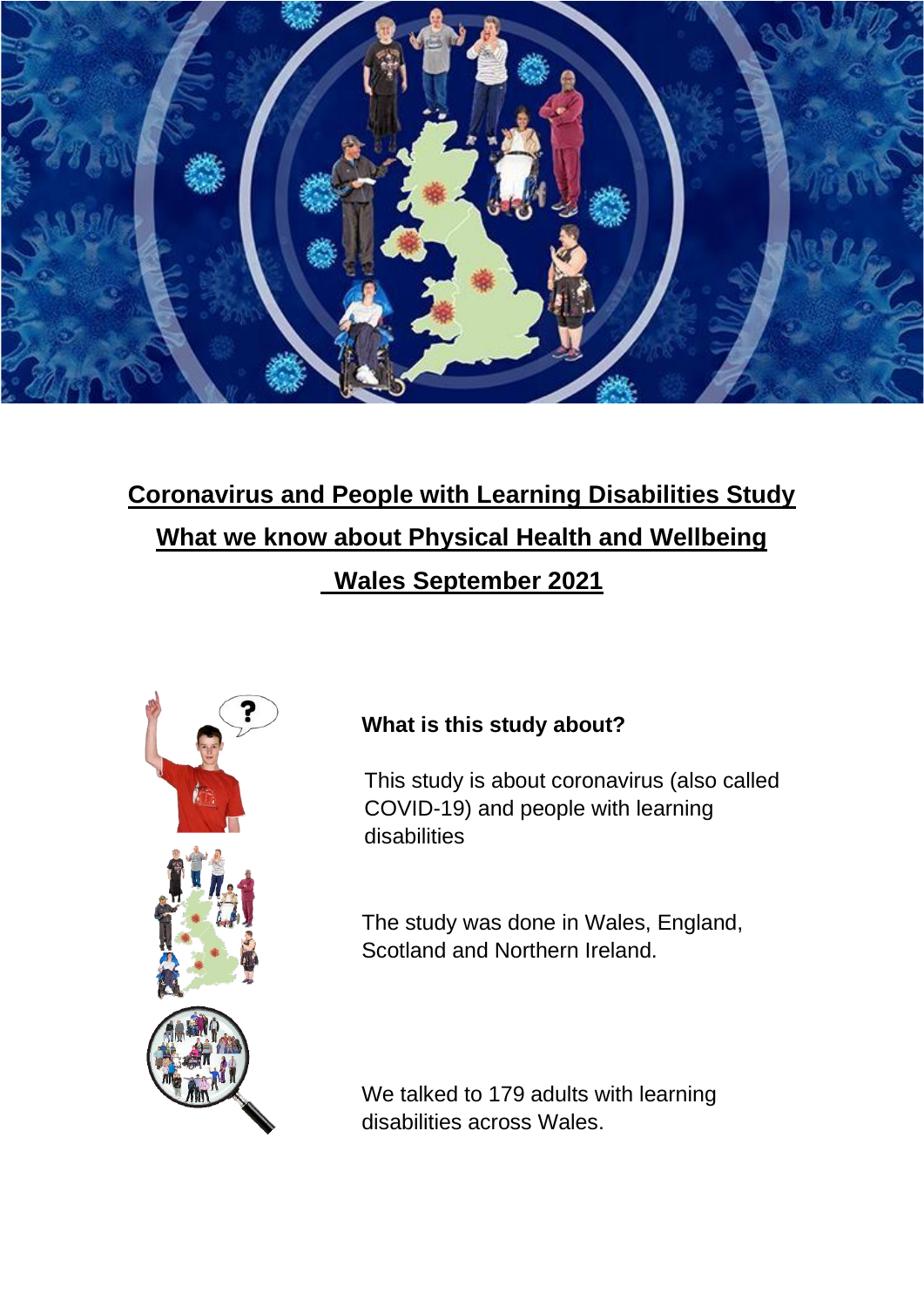

Report

57 family carers or paid supporters of people with severe or profound multiple learning disabilities also gave us information

This report is about what we have found in July and August 2021.



We asked people what had happened in the last 4 weeks

## **Physical health of people with learning disabilities**



60% of people with learning disabilities we spoke said they had good health

10% of people with learning disabilities we spoke to did not experience good health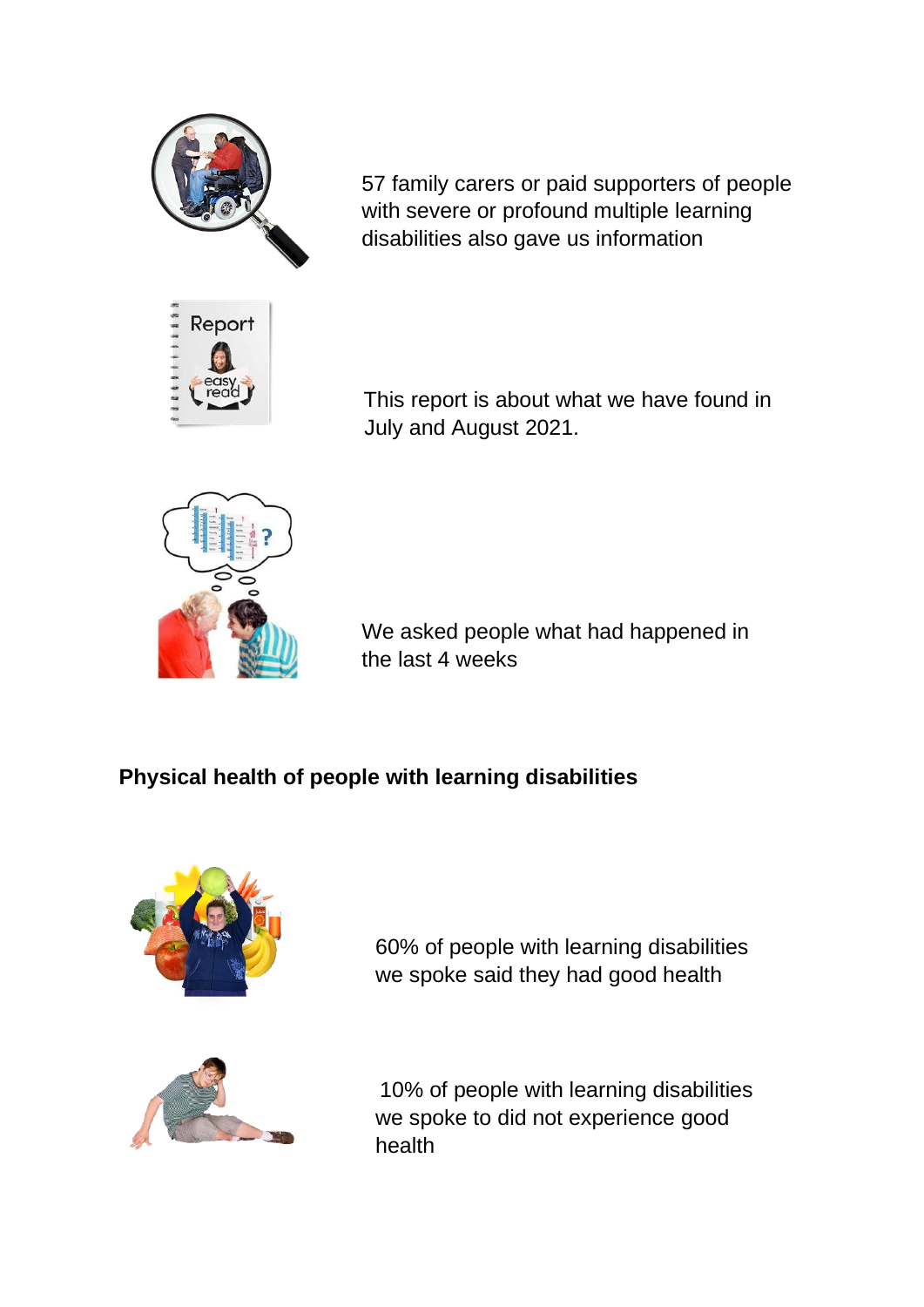

74% of people said that they used to have a regular health check. 38% of people with learning disabilities had had a health check in 2021.



24% of people we spoke to said they were waiting for a planned medical test. Of those who were waiting, 45% had been waiting for 6 months or more.

### **Wellbeing of the people with learning disabilities**





12% of the people we spoke to said that they often or always felt lonely

20% of people we spoke to said that they often or always felt worried or anxious.



14% of people we spoke to said they often or always felt sad or down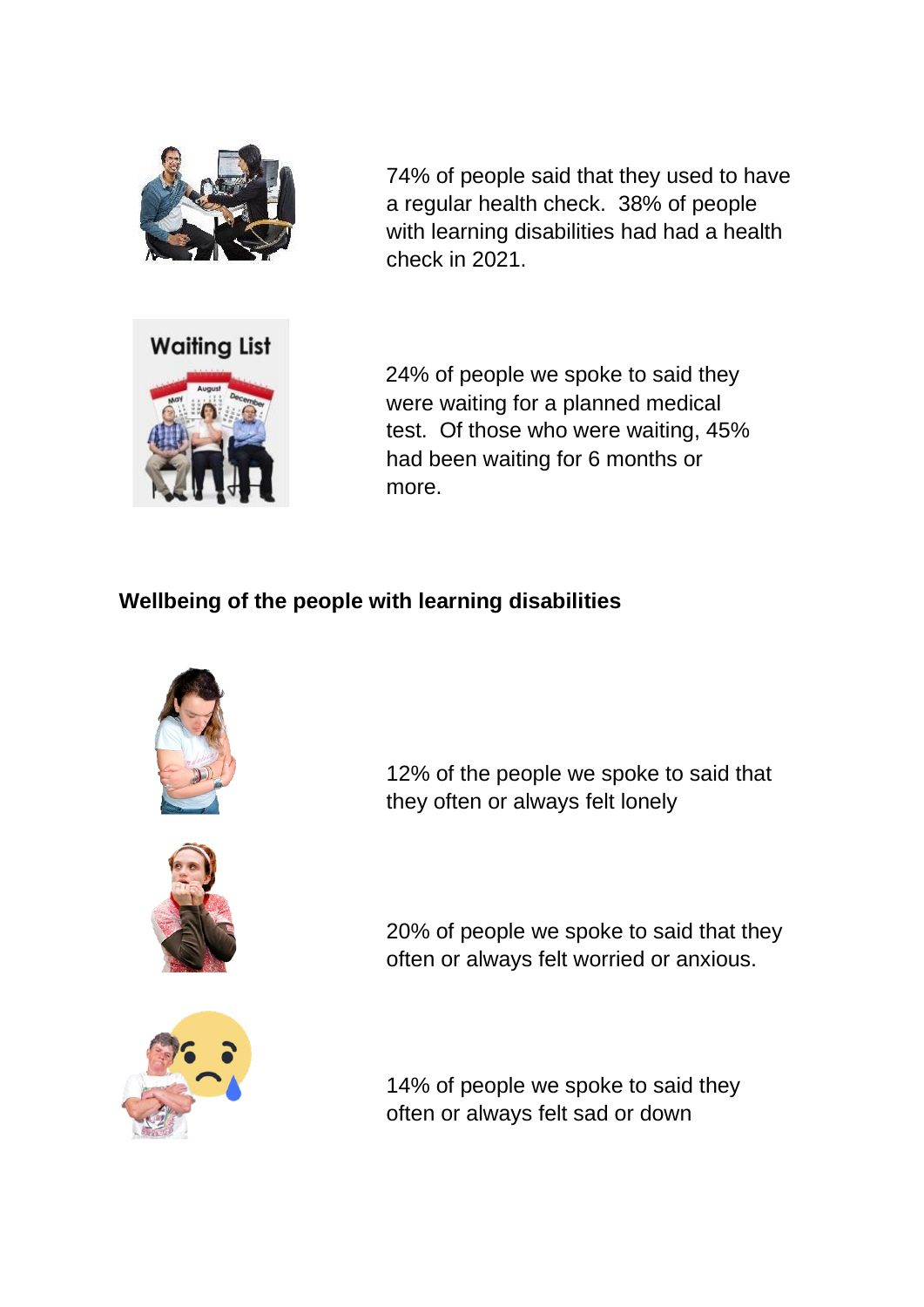

15% of people we spoke to said they often or always felt angry or frustrated

### **Parent carers or paid support staff of people with severe and profound learning disabilities told us**



"There is a severe decline in his behaviour. He frequently walks around shouting and rocking. Sleep patterns are completely disrupted and has frequent bouts of bad temper and frustration. An almost complete unwillingness to cooperate with carers at home."



"He is bored and frustrated. Exhibited some violent behaviour. Forced to spend too much time with housemates he didn't choose. After some months became lethargic. Resigned to reduced life"



"Everything has changed and her mental health has suffered. She has stopped eating and now has supplements from the dietitian. She has lost almost 9 stone in a year"



"They have less contact with friends, gets bored at home and is sometimes frustrated and even grumpier. They eat more out of boredom and have put on weight"